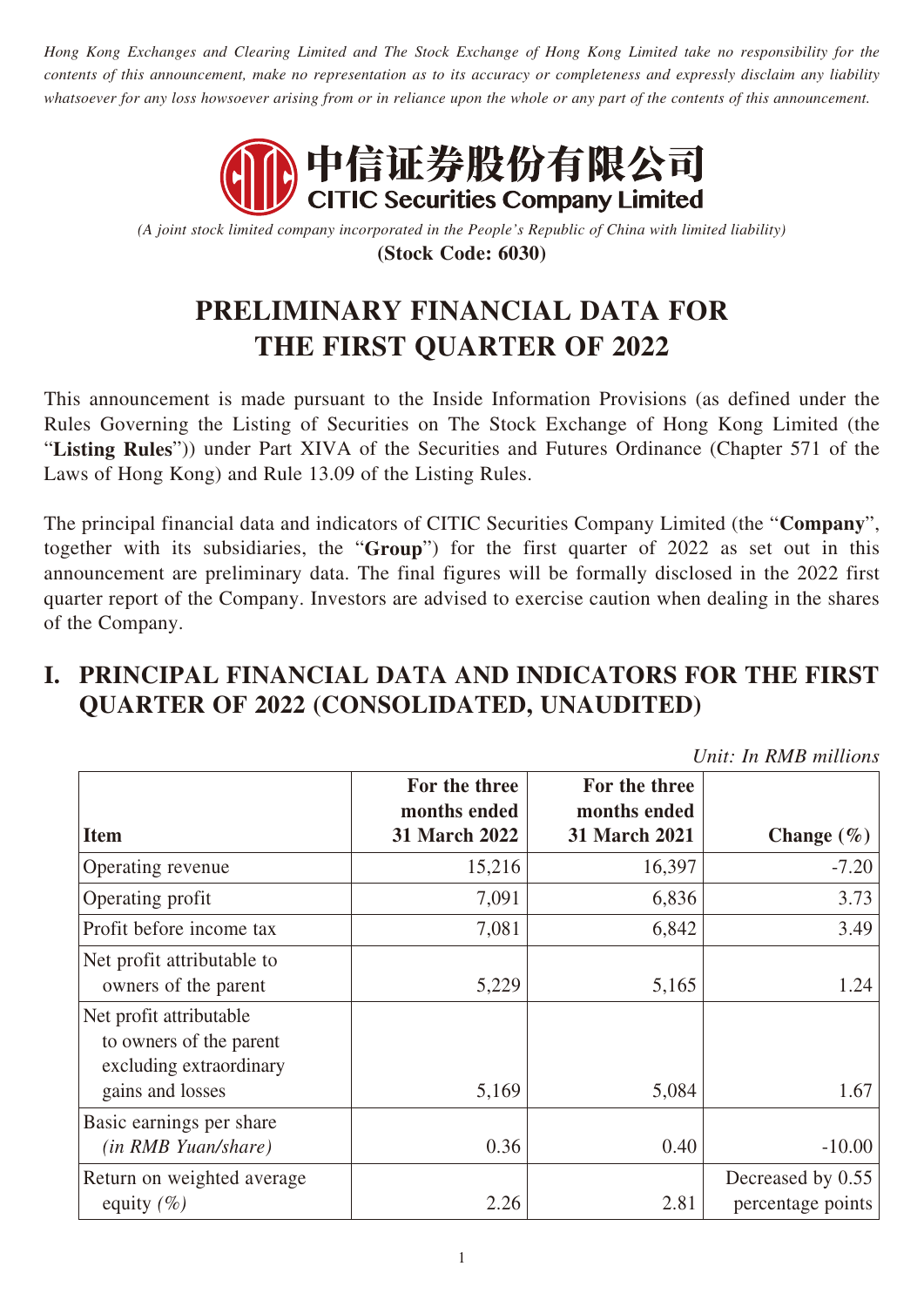|                                                                 | As at         | As at            |                |
|-----------------------------------------------------------------|---------------|------------------|----------------|
| <b>Item</b>                                                     | 31 March 2022 | 31 December 2021 | Change $(\% )$ |
| Total assets                                                    | 1,362,131     | 1,278,665        | 6.53           |
| Equity attributable to owners<br>of the parent                  | 244,320       | 209,171          | 16.80          |
| Total issued share capital                                      | 14,821        | 12,927           | 14.65          |
| Net assets per share<br>attributable to owners<br>of the parent |               |                  |                |
| $(in RMB Yuan/share)^{Note}$                                    | 16.49         | 16.18            | 1.92           |

Note: The net assets per share attributable to owners of the parent set out in the table above included the issuance of perpetual secondary bonds of the Company, after deducting the effect of which, the net assets per share attributable to owners of ordinary shares of the parent at the end of this reporting period were RMB15.56 (as at 31 December 2021: RMB15.35).

## **II. EXPLANATION ON THE OPERATING RESULTS AND FINANCIAL POSITION**

In the first quarter of 2022, the Company has adhered to its operating aim of implementing national strategies and serving tangible economy to actively capitalise on the industry growth opportunities phase while the businesses have developed in a balanced and steady manner. In the first quarter of 2022, the Group achieved an operating revenue of RMB15,216 million, representing a year-onyear decrease of 7.20%, and a net profit attributable to owners of the parent of RMB5,229 million, representing a year-on-year increase of 1.24%.

#### **III. RISK WARNING**

The principal financial data of the Company for the first quarter of 2022 as set out in this announcement are preliminary data, which may be different from the data to be disclosed in the 2022 first quarter report of the Company, but it is expected that the above-mentioned difference would not exceed 10%. Investors are advised to exercise caution when dealing in the shares of the Company.